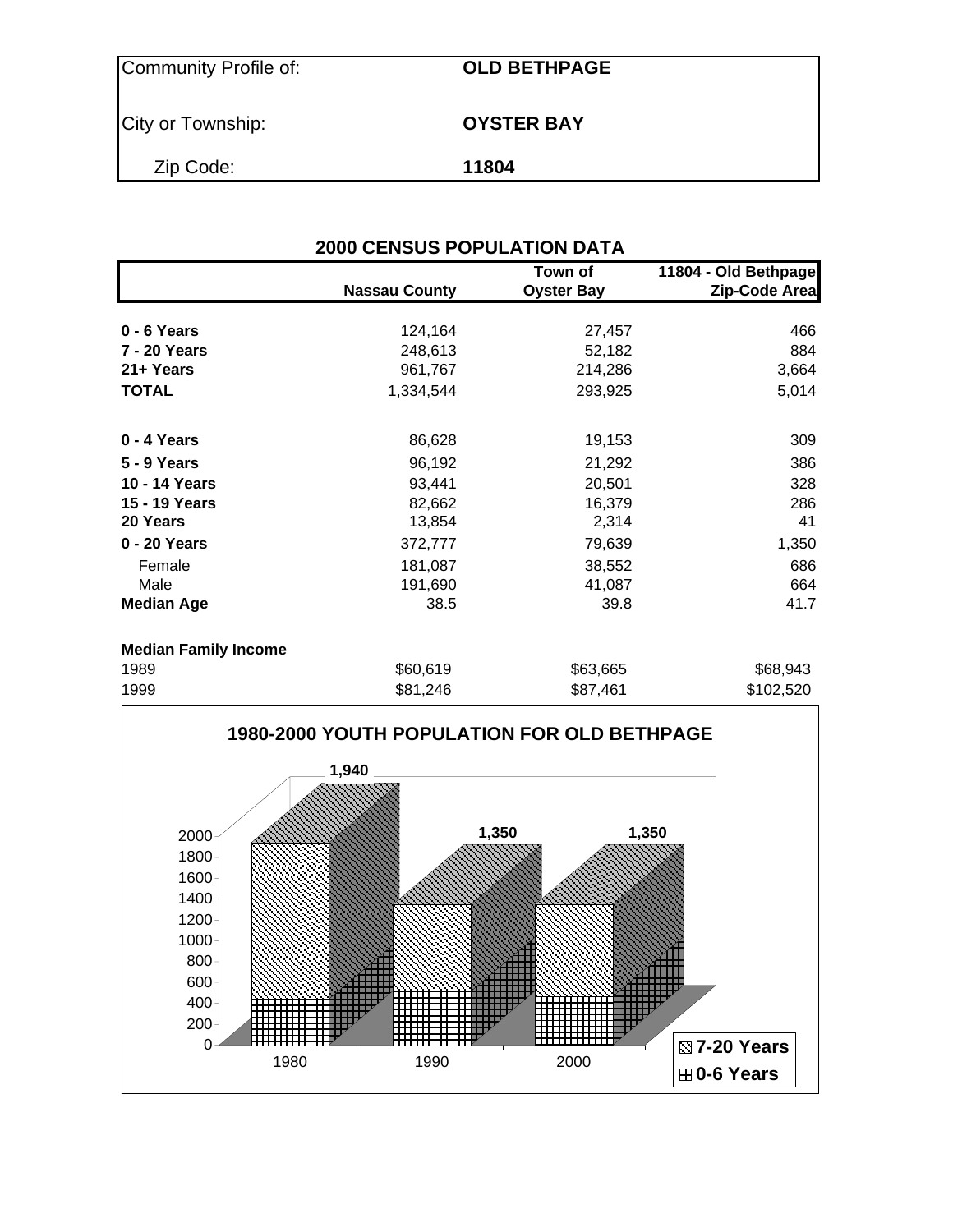# **2000 POPULATION PROJECTION DATA**

|                             | <b>Nassau County</b> | <b>Town of</b><br><b>Oyster Bay</b> | 11804 - Old Bethpage<br>Zip-Code Area |
|-----------------------------|----------------------|-------------------------------------|---------------------------------------|
|                             |                      |                                     |                                       |
| 0 - 6 Years                 | 118,978              | 22,496                              | 360                                   |
| 7 - 20 Years                | 231,792              | 49,305                              | 907                                   |
| 21+ Years                   | 978,505              | 218,082                             | 3,438                                 |
| <b>TOTAL</b>                | 1,329,275            | 289,884                             | 4,706                                 |
| $0 - 4$ Years               | 83,639               | 16,110                              | 247                                   |
| $5 - 9$ Years               | 90,106               | 16,875                              | 263                                   |
| 10 - 14 Years               | 82,042               | 17,814                              | 309                                   |
| 15 - 19 Years               | 79,040               | 17,385                              | 386                                   |
| 20 Years                    | 15,943               | 3,618                               | 63                                    |
| 0 - 20 Years                | 350,770              | 71,801                              | 1,267                                 |
| 450<br>400                  |                      | <b>Management</b>                   |                                       |
| <b>SHOPPER CARDS</b><br>350 |                      |                                     |                                       |
| 300                         | Manasan ing Pa<br>×  |                                     | ™⊻ 0-4<br>-□━5-9                      |
| 250                         |                      |                                     | ■■■■ 10-14<br>15-19                   |
| 200                         |                      |                                     |                                       |
| 150                         |                      |                                     |                                       |
| 100                         |                      |                                     |                                       |
| 50                          |                      |                                     |                                       |
| 0<br>2001<br>1992           | 1993<br>1994         | 1995<br>1996<br>1997                | 1999<br>2000<br>1998                  |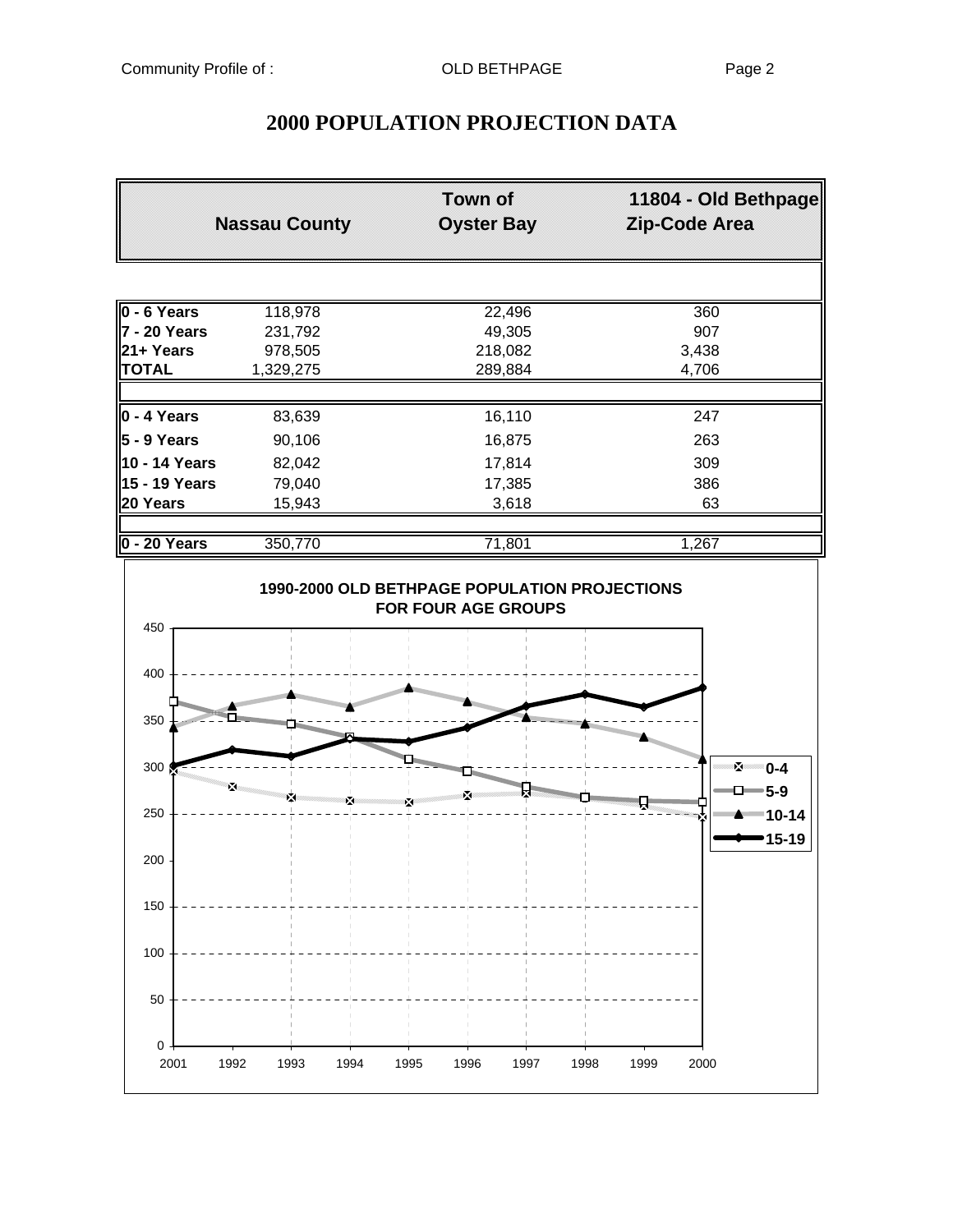## **TEMPORARY ASSISTANCE TO NEEDY FAMILIES (Formerly AFDC) (NUMBER OF INDIVIDUALS)** Town of 16-20 y Year **Nassau County County** Coupter Bay **Zip-Code Area** 1985 15,963 1,051 12 1986 15,337 946 12 1987 13,321 807 7 1988 12,410 782 7 1989 11,950 704 9 1990 12,607 737 4 1991 15,317 898 4 1992 16,528 963 4 1993 20,129 1,245 9 1994 20,622 1,366 6 1995 20,229 1,211 10 1996 17,800 954 7 1997 14,940 836 2 1998 12,706 695 4 1999 10,825 695 4 **1987-1999 OLD BETHPAGE, NASSAU COUNTY AND TOWN OF OYSTER BAY AFDC RATES PER 1000 RESIDENTS** 16.00 **Report** 14.00 12.00 Rate Per 1,000 **Rate Per 1,000Registration** 10.00 8.00 6.00 4.00 2.00  $0.00 -$ 1987 1988 1989 1990 1991 1992 1993 1994 1995 1996 1997 1998 1999 **Example 3 Nassau County BIOyster Bay Town D16-20 y**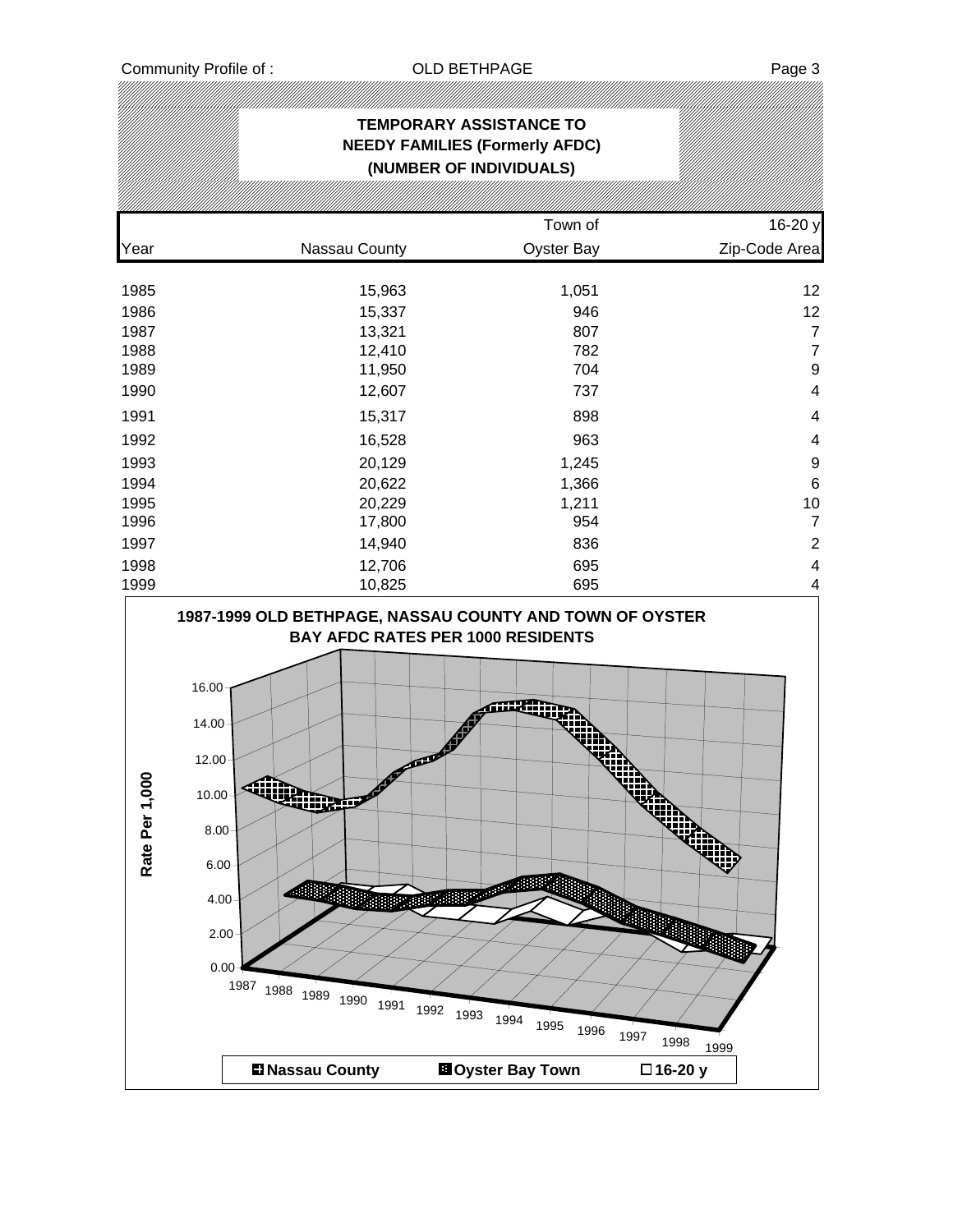#### **11804 ZIP-CODE AREA RESIDENT YOUTH OFFENSES**

|      |                | 7-15 Years Old     |               |                         |
|------|----------------|--------------------|---------------|-------------------------|
|      |                | <b>Station</b>     | Subjects of   |                         |
| Year | <b>Arrests</b> | <b>Adjustments</b> | Investigation | <b>Totals</b>           |
| 1990 | 1              | 10                 | 0             | 11                      |
| 1991 | 0              | 7                  | 0             |                         |
| 1992 | 0              | 13                 | 2             | 15                      |
| 1993 | 4              | 9                  | 4             | 17                      |
| 1994 |                | 0                  |               |                         |
| 1995 | 0              |                    |               |                         |
| 1996 | 0              | 5                  |               | 6                       |
| 1997 | 4              | 6<br>2             |               |                         |
|      |                |                    |               |                         |
|      |                | 16-20 Years Old    |               |                         |
|      |                | Subjects of        |               | <b>All Ages</b>         |
| Year | <b>Arrests</b> | Investigation      | <b>Totals</b> | <b>Total Incidents*</b> |
| 1990 | 3              |                    | 4             | 15                      |
| 1991 | 5              |                    | 12            | 19                      |
| 1992 | 7              | 4                  | 11            | 26                      |
| 1993 | 7              | 4                  | 12            | 29                      |
| 1994 | 5              | 5                  | 10            | 11                      |
| 1995 |                | 3                  | 4             | $\overline{5}$          |
| 1996 |                | 3<br>5             | 7             | 13<br>25                |

### **Old Bethpage and Nassau County Youth Offense Rates Per 1,000: 1984-1997**



\* Total incidents include arrests, station adjustments and subjects of investigation for 1988-1995. Youth offense data does not include data on convictions following from some of these arrests.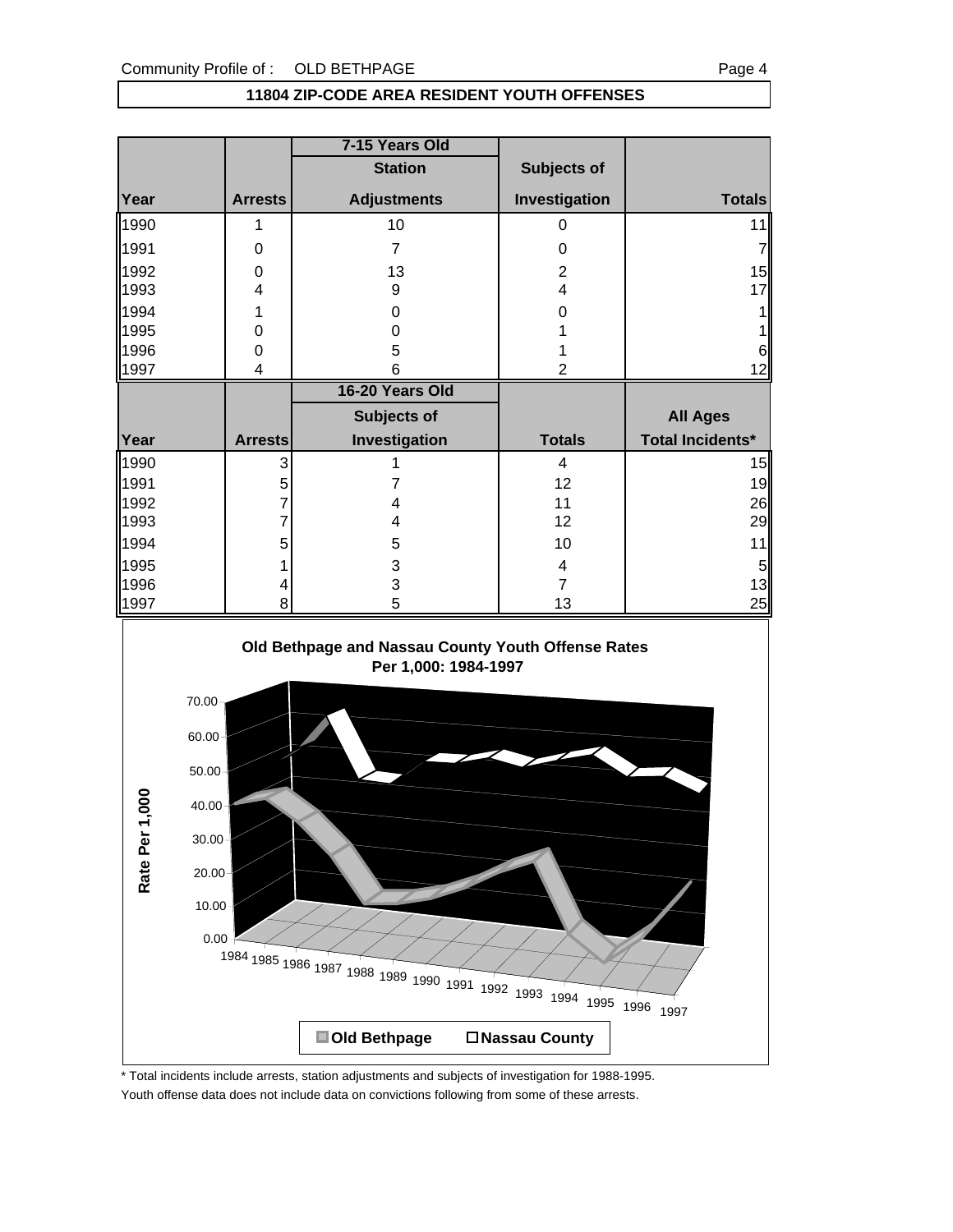Community Profile of : COLD BETHPAGE Page 5

|      |                                             |                                                                   |                                             |                       |                     |                                           |                | ı uyu u      |
|------|---------------------------------------------|-------------------------------------------------------------------|---------------------------------------------|-----------------------|---------------------|-------------------------------------------|----------------|--------------|
|      | 11804 ZIP-CODE AREA RESIDENT YOUTH OFFENSES |                                                                   |                                             |                       |                     |                                           |                |              |
|      |                                             | Youth Offense Rate Per 1000 Resident Youth                        | For Combined Offense Types and Total        |                       |                     |                                           |                |              |
|      | Drug &                                      | <b>Violent &amp;</b>                                              |                                             |                       |                     | <b>Criminal</b>                           |                |              |
| Year |                                             | Alcohol Threatening                                               | <b>Property</b>                             | <b>Status</b>         | <b>Theft</b>        | <b>Nonconf</b>                            | <b>Other</b>   | <b>Total</b> |
| 1990 | 3.1                                         | 2.9                                                               | 4.1                                         | 2.9                   | 4.7                 | 1.6                                       | 0.4            | 18.0         |
| 1991 | 1.1                                         | 3.6                                                               | 6.7                                         | 2.7                   | 3.6                 | 1.1                                       | 3.1            | 22.1         |
| 1992 | 0.8                                         | 6.0                                                               | 7.3                                         | 4.9                   | 5.1                 | 5.8                                       | 2.6            | 27.7         |
| 1993 | 2.2                                         | 4.2                                                               | 7.9                                         | 3.7                   | 4.2                 | 3.5                                       | 3.7            | 31.8         |
| 1994 | 2.4                                         | 2.9                                                               | 5.5                                         | 3.5                   | 3.8                 | 1.8                                       | 2.7            | 12.3         |
| 1995 | 2.2                                         | 3.5                                                               | 2.2                                         | 6.4                   | 3.3                 | 0.6                                       | 3.3            | 5.4          |
| 1996 | 3.5                                         | 3.7                                                               | 3.1                                         | 6.2                   | 3.1                 | 0.7                                       | 2.6            | 13.5         |
| 1997 | 0.6                                         | 1.7                                                               | 1.9                                         | 7.1                   | 6.4                 | 0.7                                       | 3.6            | 26.5         |
|      |                                             |                                                                   |                                             | <b>Youth Offenses</b> |                     |                                           |                |              |
|      |                                             |                                                                   | <b>For Combined Offense Types and Total</b> |                       |                     |                                           |                |              |
|      |                                             |                                                                   |                                             |                       |                     |                                           |                |              |
|      | Drug &                                      | Violent &                                                         |                                             |                       |                     | <b>Criminal</b>                           |                |              |
| Year |                                             | Alcohol Threatening                                               | <b>Property</b>                             | <b>Status</b>         | <b>Theft</b>        | <b>Nonconf</b>                            | <b>Other</b>   | <b>Total</b> |
| 1990 | 2                                           |                                                                   | 6                                           | 3                     | 3                   | 0                                         | 0              | 15           |
| 1991 | 0                                           | 3                                                                 | $\overline{c}$                              | 6                     | 2                   | 0                                         | 5              | 19           |
| 1992 | $\overline{c}$                              | 3                                                                 | $\overline{7}$                              | 4                     | 6                   | $\overline{\mathbf{c}}$                   | $\overline{c}$ | 26           |
| 1993 | 1                                           | 6                                                                 | 6<br>$\overline{2}$                         | 6                     | 4<br>$\overline{2}$ | 3                                         | 3<br>3         | 29           |
| 1994 | $\overline{2}$                              | 2                                                                 |                                             | 0                     |                     | 0                                         |                | 11           |
| 1995 | 0                                           | 0                                                                 | 1                                           | 0                     | $\overline{2}$      | 0                                         | $\overline{2}$ | 5            |
| 1996 | 1                                           | 4                                                                 | 1                                           | 5                     | 1                   | 0<br>$\overline{2}$                       | 1              | 13           |
| 1997 | 3                                           | 5                                                                 | 7                                           | 5                     | 0                   |                                           | 3              | 25           |
|      |                                             | 1990-1997 Violent & Threatening, and Drug & Alcohol Youth Offense |                                             |                       |                     |                                           |                |              |
| 16.0 |                                             |                                                                   | Rates in Old Bethpage and Nassau County     |                       |                     |                                           |                |              |
|      |                                             |                                                                   |                                             |                       |                     |                                           |                |              |
| 14.0 |                                             |                                                                   |                                             |                       |                     |                                           |                |              |
| 12.0 |                                             |                                                                   |                                             |                       |                     |                                           |                |              |
| 10.0 |                                             |                                                                   |                                             |                       |                     |                                           |                |              |
| 8.0  |                                             |                                                                   |                                             |                       |                     |                                           |                |              |
| 6.0  |                                             |                                                                   |                                             |                       |                     |                                           |                |              |
| 4.0  |                                             |                                                                   |                                             |                       |                     |                                           |                |              |
| 2.0  |                                             |                                                                   |                                             |                       |                     |                                           |                |              |
| 0.0  |                                             |                                                                   |                                             |                       |                     |                                           |                |              |
| 1990 |                                             | 1991<br>1992<br>Massau County Alc/Drug/k                          | 1993                                        | 1994                  |                     | 1995<br>-D-Nassau County Violent/Threat/k | 1996           | 1997         |

**-X**-Old Bthpg Alc/Drug /k Old Bthpg Violent/Threat/k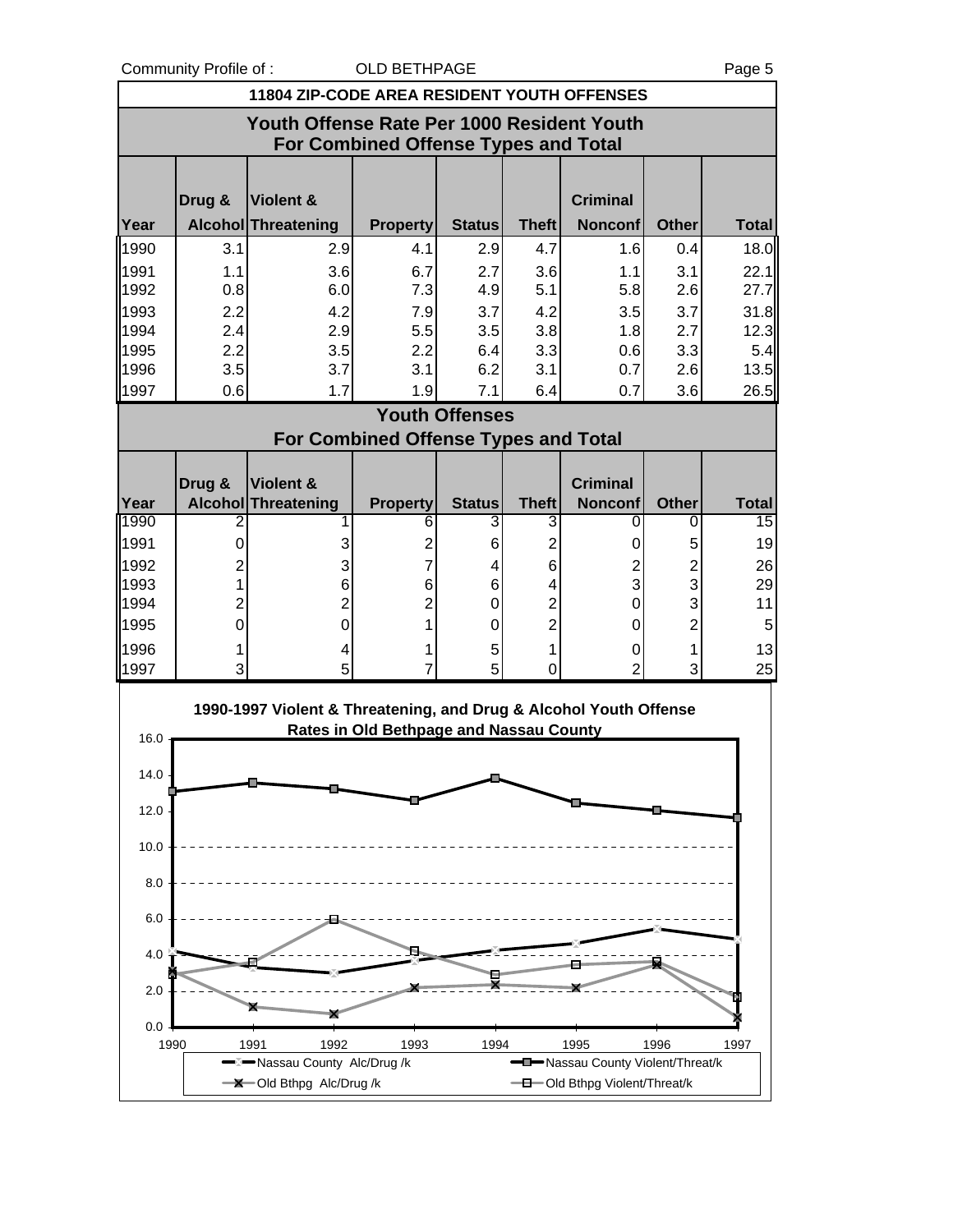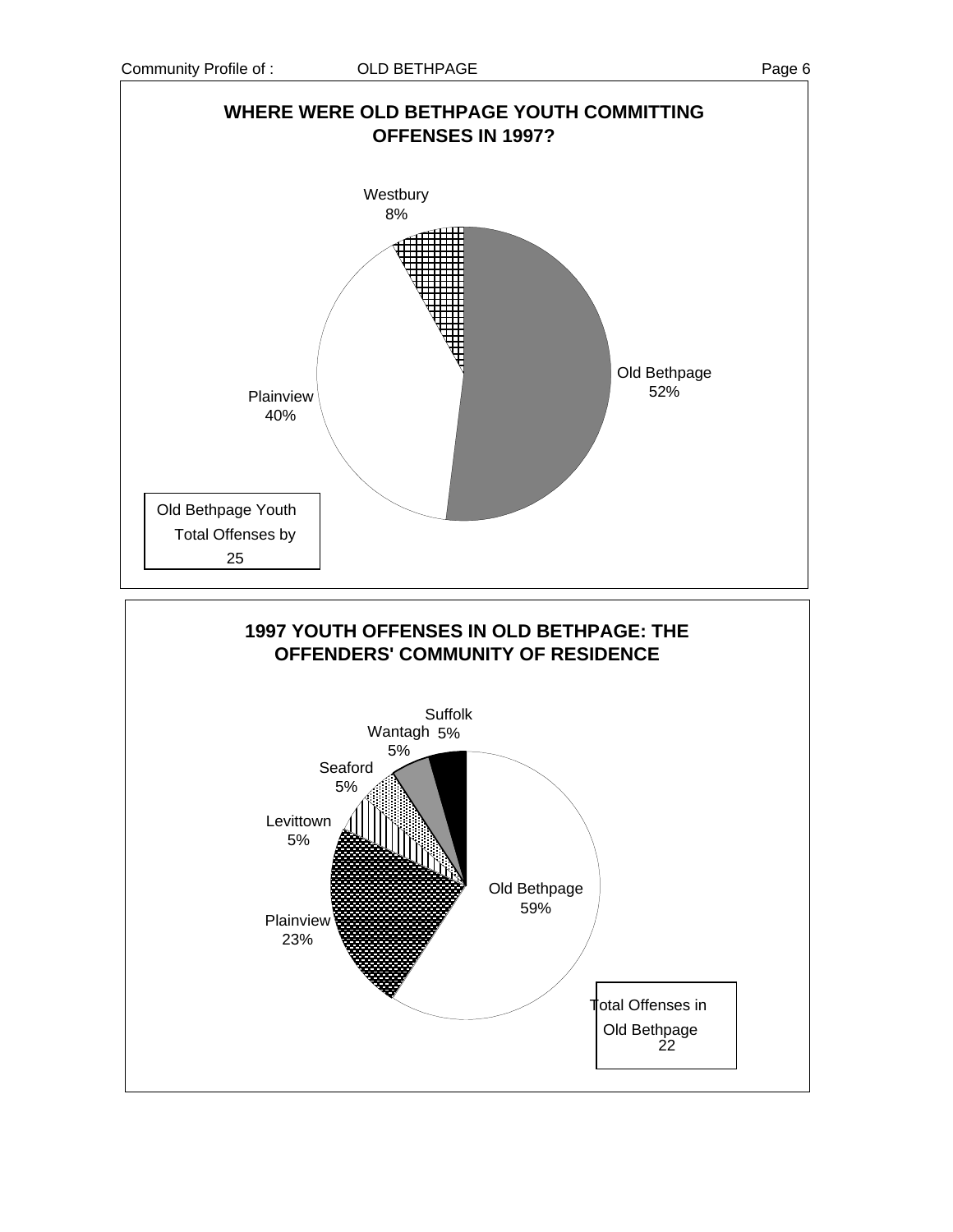|                      |                |                |                         |                |          |                |                | 1991-97    |
|----------------------|----------------|----------------|-------------------------|----------------|----------|----------------|----------------|------------|
|                      |                |                |                         |                |          |                |                | Percent    |
| Age                  | 1991           | 1992           | 1993                    | 1994           | 1995     | 1996           | 1997           | Change     |
| 10 Yr & Less         | $\overline{0}$ | $\Omega$       | $\Omega$                | 0              | $\Omega$ | $\Omega$       | $\Omega$       |            |
| $\%$                 | 0.0%           | 0.0%           | 0.0%                    |                |          | 0.0%           | 0.0%           |            |
| 11 to 12             | $\Omega$       | $\Omega$       | $\Omega$                | $\overline{0}$ | $\Omega$ | $\Omega$       | $\Omega$       |            |
| $\frac{0}{0}$        | 0.0%           | 0.0%           | 0.0%                    |                |          | 0.0%           | 0.0%           |            |
| $\overline{13}$      | $\overline{0}$ | $\mathbf 0$    | 0                       | $\overline{0}$ | $\Omega$ | 1              | $\overline{0}$ |            |
| $\%$                 | 0.0%           | 0.0%           | 0.0%                    |                |          | 20.0%          | 0.0%           |            |
| 14                   | $\mathbf{0}$   | $\Omega$       | $\mathbf 1$             | $\overline{0}$ | $\Omega$ | $\overline{2}$ | 3              |            |
| $\%$                 | 0.0%           | 0.0%           | 16.7%                   |                |          | 40.0%          | 60.0%          |            |
| 15                   | $\Omega$       | 1              | $\overline{\mathbf{4}}$ | 0              | $\Omega$ | 1              | $\Omega$       |            |
| $\%$                 | 0.0%           | 50.0%          | 66.7%                   |                |          | 20.0%          | 0.0%           |            |
| 16                   | $\mathbf 1$    | $\mathbf{1}$   | $\Omega$                | $\mathbf 0$    | $\Omega$ | $\mathbf{1}$   | $\overline{2}$ | 100.0%     |
| $\%$                 | 50.0%          | 50.0%          | 0.0%                    |                |          | 20.0%          | 40.0%          |            |
| 17                   | 1              | $\Omega$       | $\Omega$                | $\Omega$       | $\Omega$ | $\Omega$       | $\Omega$       | $-100.0\%$ |
| $\%$                 | 50.0%          | 0.0%           | 0.0%                    |                |          | 0.0%           | 0.0%           |            |
| 18                   | $\mathbf{0}$   | $\mathbf 0$    | $\mathbf{1}$            | $\overline{0}$ | $\Omega$ | $\Omega$       | $\Omega$       |            |
| $\frac{0}{0}$        | 0.0%           | 0.0%           | 16.7%                   |                |          | 0.0%           | 0.0%           |            |
| 19 to 20             | $\Omega$       | $\Omega$       | $\Omega$                | $\overline{0}$ | $\Omega$ | $\Omega$       | $\Omega$       |            |
| $\%$                 | 0.0%           | 0.0%           | 0.0%                    |                |          | 0.0%           | 0.0%           |            |
| <b>Old Bethpage</b>  |                |                |                         |                |          |                |                |            |
| Total                | $\overline{2}$ | $\overline{2}$ | 6                       | $\Omega$       | $\Omega$ | 5              | 5              | 150.0%     |
| Rate Per 1,000       | 2.2            | 2.1            | 6.2                     | 0.0            | 0.0      | 5.2            | 5.2            | 137.8%     |
| <b>Nassau County</b> |                |                |                         |                |          |                |                |            |
| Rate Per 1,000       | 5.19           | 6.63           | 8.98                    | 8.68           | 7.52     | 7.23           | 7.30           | 40.5%      |

### **Resident Old Bethpage Runaway and Homeless Youth by Age Group**



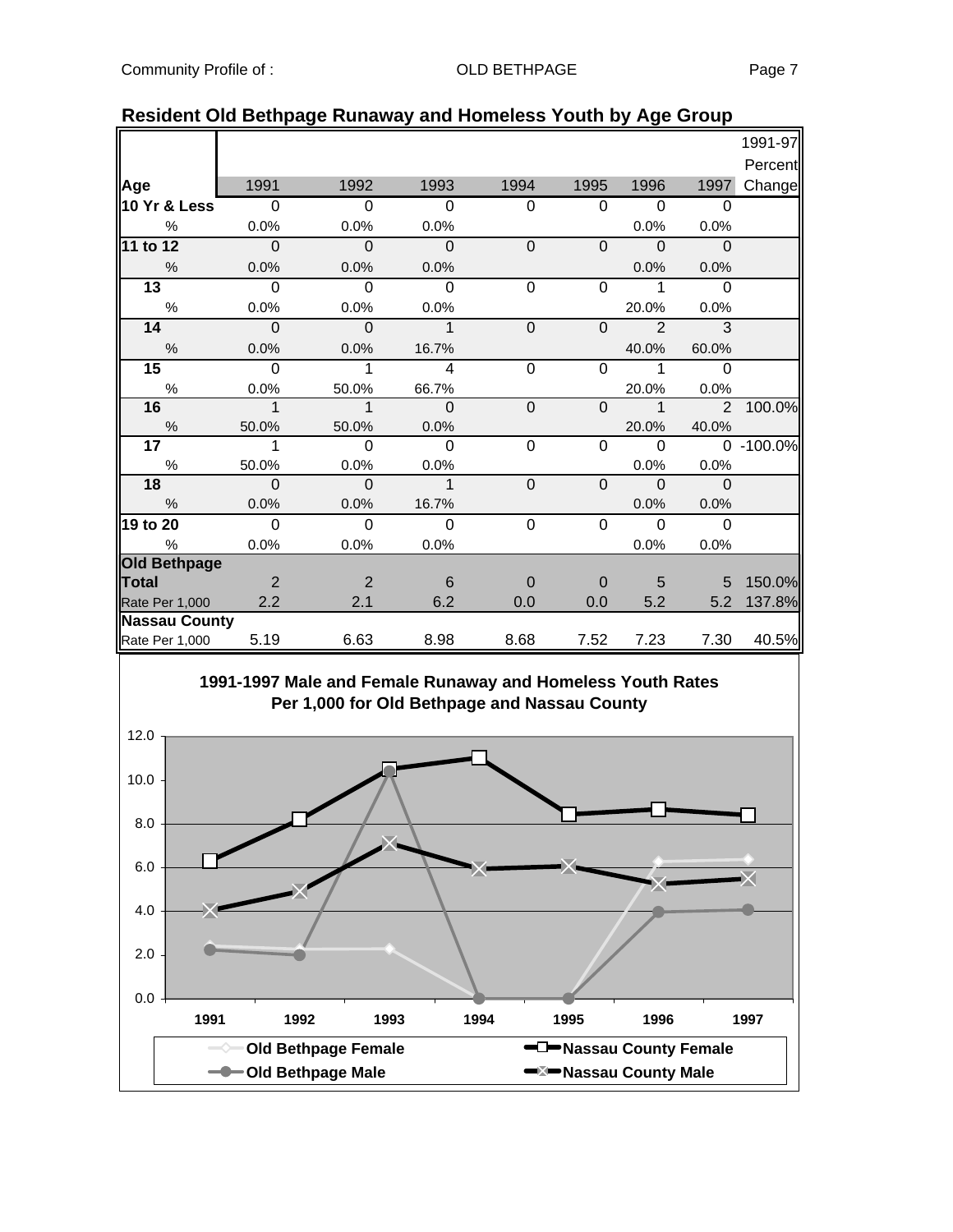Community Profile of : COLD BETHPAGE Page 8

### **PUBLIC SCHOOL ENROLLMENT: PLAINVIEW-OLD BETHPAGE UFSD**

|      | European         | African        |                | Asian    | <b>Native</b>                                         |               |       |
|------|------------------|----------------|----------------|----------|-------------------------------------------------------|---------------|-------|
| Year | American         | American       | Latino         | American | American                                              | Total         |       |
|      |                  |                |                |          |                                                       |               |       |
| 1987 | 4,104            | 10             | 25             | 109      | 2                                                     | 4,250         |       |
| 1988 | 4,016            | 10             | 31             | 104      | 1                                                     | 4,162         |       |
| 1989 | 3,925            | $\overline{7}$ | 27             | 82       | 0                                                     | 4,041         |       |
| 1990 | 3,952            | 10             | 44             | 68       | 0                                                     | 4,074         |       |
| 1991 | 3,954            | 11             | 47             | 92       | 0                                                     | 4,104         |       |
| 1992 | 4,062            | 13             | 43             | 89       | 0                                                     | 4,207         |       |
| 1993 | 4,018            | 11             | 33             | 177      | 0                                                     | 4,239         |       |
| 1994 | 4,050            | 16             | 47             | 175      | 0                                                     | 4,288         |       |
| 1995 | 4,081            | 14             | 37             | 165      | 0                                                     | 4,297         |       |
| 1996 | 4,125            | 12             | 63             | 175      | 0                                                     | 4,375         |       |
| 1997 | 4,120            | 13             | 66             | 216      | 0                                                     | 4,415         |       |
| 1998 | 4,124            | 16             | 73             | 217      | 0                                                     | 4,430         |       |
| 1999 | 4,188            | 11             | 87             | 236      | 0                                                     | 4,522         |       |
|      |                  |                |                |          | Net Change in School Enrollment Between 1987 and 1999 |               |       |
|      |                  | European       | <b>African</b> |          | Asian                                                 | <b>Native</b> |       |
|      | 1987-99          | American       | American       | Latino   | American                                              | American      | Total |
|      | Change in Number | 84             | 1              | 62       | 127                                                   | $-2$          | 272   |

| Net Change in School Enrollment Between 1993 and 1999 |         |          |          |        |          |               |       |  |
|-------------------------------------------------------|---------|----------|----------|--------|----------|---------------|-------|--|
|                                                       |         | European | African  |        | Asian    | <b>Native</b> |       |  |
|                                                       | 1993-99 | American | American | Latino | American | American      | Total |  |
| Change in Number                                      |         | 170      |          | 54     | 59       |               | 283   |  |

Change as Percent 2% 10% 248% 117% -100% 6%



<sup>\*</sup> The 1993-1999 changes for Native Americans have been excluded from this chart because there were fewer than 10 enrolled in 1993. This policy is meant to avoid distorted percent comparisons among groups.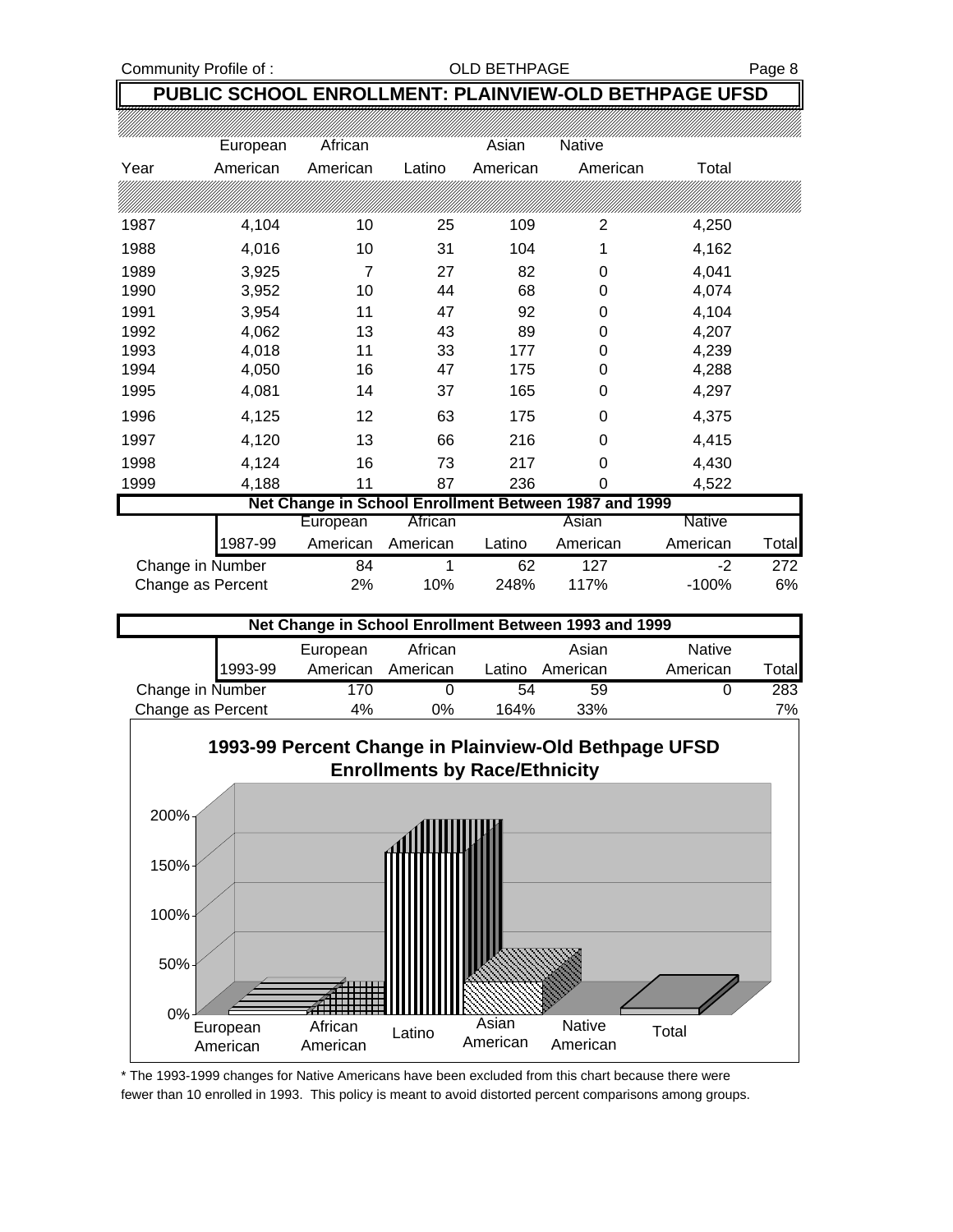### Community Profile of : COLD BETHPAGE Community Profile of :

#### OLD BETHPAGE

### **REPORTED LIMITED ENGLISH PROFICIENT ENGLISH LANGUAGE LEARNERS (LEP/ELLs) IN PLAINVIEW-OLD BETHPAGE UFSD\***

|             |                                      |                   |                         | Reported Number and Percent of LEP/ELL Students in Plainview - |                         |                      |                         |
|-------------|--------------------------------------|-------------------|-------------------------|----------------------------------------------------------------|-------------------------|----------------------|-------------------------|
|             |                                      |                   |                         | Old Bethpage UFSD, Oyster Bay and Nassau County                |                         |                      |                         |
|             |                                      |                   |                         |                                                                |                         |                      |                         |
|             | <b>Plainview - Old Bethpage UFSD</b> |                   |                         | <b>Town of Oyster Bay</b>                                      |                         | <b>Nassau County</b> |                         |
| Year        | <b>Number</b>                        | <b>Percent of</b> |                         | <b>Number</b>                                                  | <b>Percent of</b>       |                      | Number Percent of       |
|             |                                      |                   | <b>Total Enrollment</b> |                                                                | <b>Total Enrollment</b> |                      | <b>Total Enrollment</b> |
| 1992        | 61                                   |                   | 1.4%                    | 837                                                            | 2.2%                    | 6,044                | 3.5%                    |
| 1993        | 40                                   |                   | 0.9%                    | 873                                                            | 2.3%                    | 6,963                | 4.0%                    |
| 1994        | 42                                   |                   | 1.0%                    | 874                                                            | 2.3%                    | 7,492                | 4.2%                    |
| 1995        | 48                                   |                   | 1.1%                    | 879                                                            | 2.3%                    | 7,823                | 4.3%                    |
| 1996        | 43                                   |                   | 1.0%                    | 883                                                            | 2.2%                    | 8,276                | 4.5%                    |
| 1997        | 53                                   |                   | 1.2%                    | 1,009                                                          | 2.5%                    | 9.219                | 4.9%                    |
| 1998        | 51                                   |                   | 1.2%                    | 1,026                                                          | 2.5%                    | 9,353                | 4.8%                    |
| 1999        | 49                                   |                   | 1.1%                    | 1,125                                                          | 2.7%                    | 10,077               | 5.1%                    |
| 1999 Total  |                                      |                   |                         |                                                                |                         |                      |                         |
| Enrollment  | 4,522                                |                   |                         | 42,287                                                         |                         | 195,804              |                         |
| 1992 - 1999 | $-19.7%$                             |                   |                         | 34.5%                                                          |                         | 66.7%                |                         |
| % Change    |                                      |                   |                         |                                                                |                         |                      |                         |

\* In the 1998-1999 school year, there were 77 different languages spoken by students enrolled in Nassau County public schools.



\*\* The annual number of reported LEP/ELLs enrollment is based upon the number of Limited English Proficient English Language Learners in the local district as reported on the State Education Department/ The University of the State of New York, Commissioners Regulations Part 154 Application.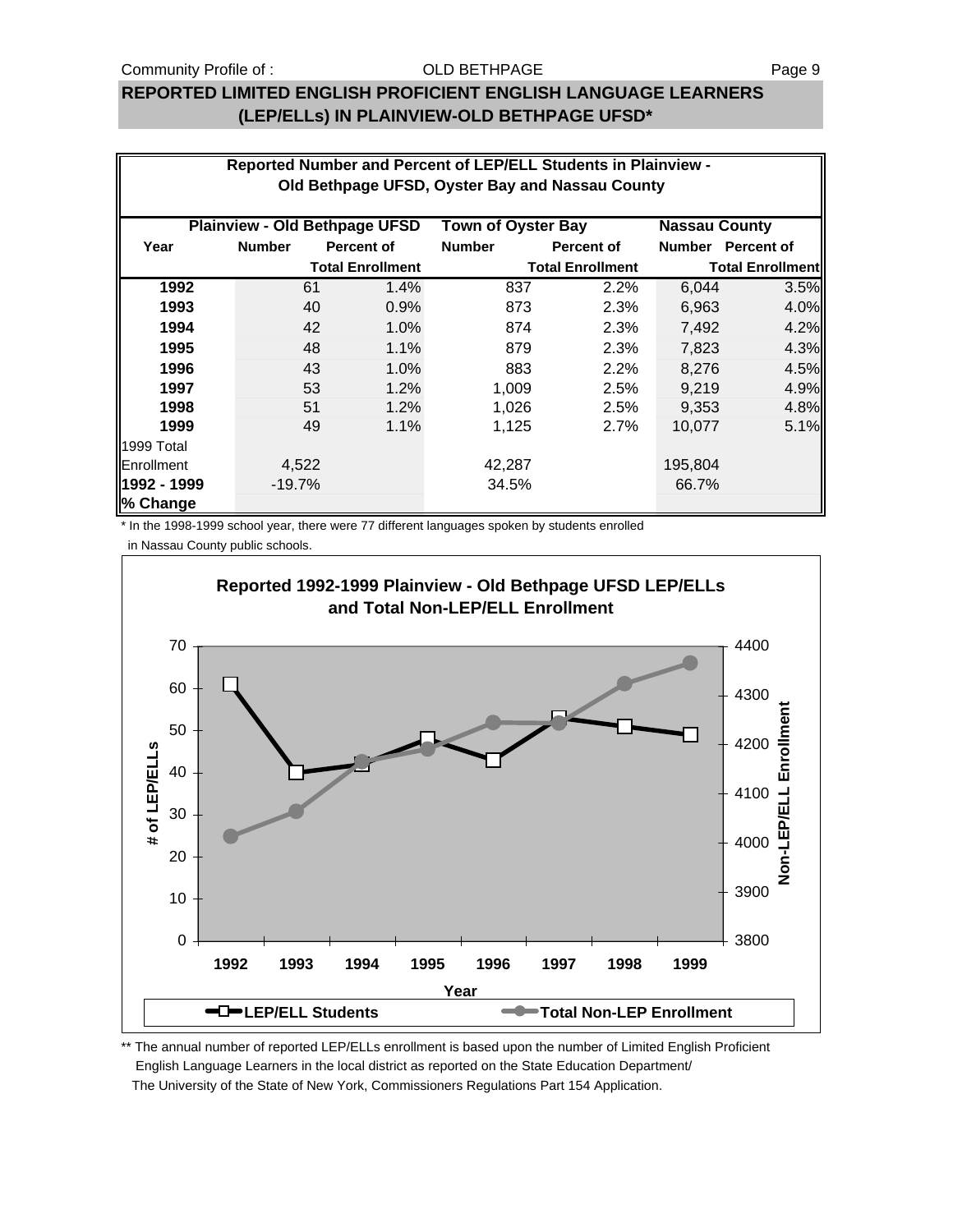Community Profile of : CLD BETHPAGE **Example 2018** Page 10

|                                                       | Dropouts in Plainview-O. Bethpage UFSD, Oyster Bay Town, & Nassau County |                       |          |                  |          |               |  |  |  |  |
|-------------------------------------------------------|--------------------------------------------------------------------------|-----------------------|----------|------------------|----------|---------------|--|--|--|--|
|                                                       |                                                                          |                       |          |                  |          |               |  |  |  |  |
| DROPOUT NUMBERS & PERCENTS OF HIGH SCHOOL ENROLLMENT* |                                                                          |                       |          |                  |          |               |  |  |  |  |
| Year                                                  |                                                                          | District-# District-% | Town-#** | $\frac{96**}{8}$ | County-# | $\frac{9}{6}$ |  |  |  |  |
|                                                       |                                                                          |                       |          |                  |          |               |  |  |  |  |
| 1987                                                  | 7                                                                        | 0.5                   | 260      | 1.8              | 1284     | 2.0           |  |  |  |  |
| 1988                                                  | 4                                                                        | 0.3                   | 267      | 2.1              | 1177     | 2.0           |  |  |  |  |
| 1989                                                  | 1                                                                        | 0.2                   | 160      | 1.3              | 932      | 1.7           |  |  |  |  |
| 1990                                                  | 4                                                                        | 0.3                   | 114      | 1.0              | 759      | 1.4           |  |  |  |  |
| 1991                                                  | 5                                                                        | 0.4                   | 71       | 0.6              | 613      | 1.2           |  |  |  |  |
| 1992                                                  | 4                                                                        | 0.3                   | 81       | 0.7              | 654      | 1.2           |  |  |  |  |
| 1993                                                  | 0                                                                        | 0.0                   | 69       | 0.6              | 630      | 1.2           |  |  |  |  |
| 1994                                                  | 0                                                                        | 0.0                   | 52       | 0.5              | 724      | 1.4           |  |  |  |  |
| 1995                                                  | 0                                                                        | 0.0                   | 67       | 0.6              | 531      | 1.0           |  |  |  |  |
| 1996                                                  | 0                                                                        | 0.0                   | 80       | 0.7              | 477      | 0.9           |  |  |  |  |
| 1997                                                  | 0                                                                        | 0.0                   | 58       | 0.5              | 479      | 0.9           |  |  |  |  |
| 1998                                                  | 0                                                                        | 0.0                   | 85       | 0.8              | 489      | 0.9           |  |  |  |  |

\*Dropout Rate = Dropouts divided by 9-12 grade enrollment including ungraded secondary enrollment. A dropout

is defined as any pupil who left school prior to graduation & did not enter another school or program leading to a GED.



\*\*Town data based on a weighted average of communities which are fully or partially located within town boundaries.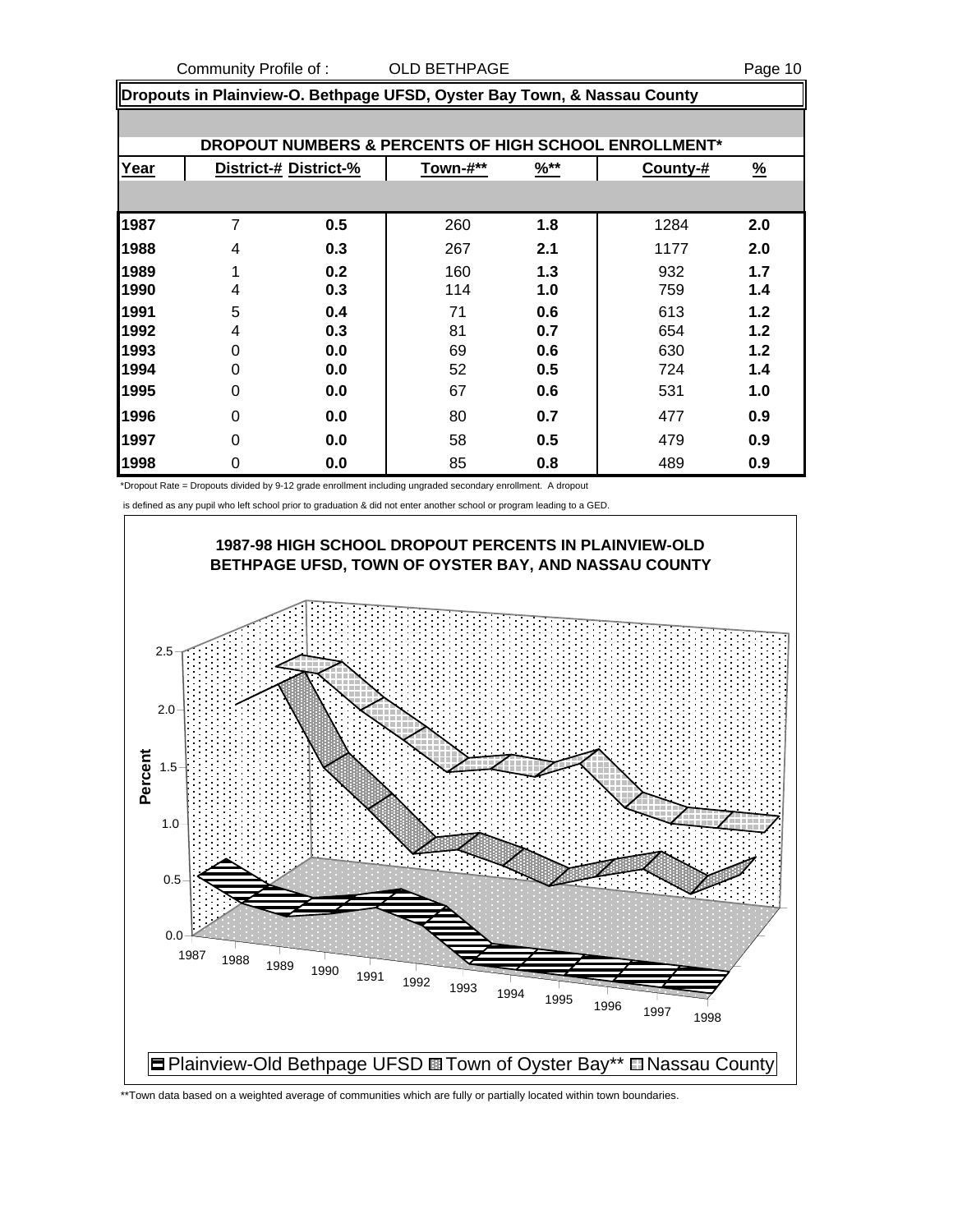| 1982-97 Total Births and Fertility Rates For Old Bethpage 11804<br>Nassau County and New York State* |                     |           |                      |           |                       |           |  |
|------------------------------------------------------------------------------------------------------|---------------------|-----------|----------------------|-----------|-----------------------|-----------|--|
|                                                                                                      | <b>Old Bethpage</b> |           | <b>Nassau County</b> |           | <b>New York State</b> |           |  |
|                                                                                                      |                     | Fertility |                      | Fertility |                       | Fertility |  |
| Year                                                                                                 | Births**            | Rate      | <b>Births</b>        | Rate      | <b>Births</b>         | Rate      |  |
| 1982                                                                                                 | 57                  | 41.6      | 14,342               | 49.0      | 246,889               | 59.6      |  |
| 1983                                                                                                 | 53                  | 39.6      | 14,541               | 49.8      | 248,222               | 59.6      |  |
| 1984                                                                                                 | 50                  | 38.4      | 14,758               | 50.6      | 250,436               | 59.9      |  |
| 1985                                                                                                 | 50                  | 39.6      | 15,247               | 52.3      | 258,826               | 61.6      |  |
| 1986                                                                                                 | 51                  | 41.9      | 15,567               | 53.5      | 263,045               | 62.3      |  |
| 1987                                                                                                 | 51                  | 43.3      | 16,504               | 56.8      | 271,355               | 64.0      |  |
| 1988                                                                                                 | 48                  | 42.5      | 17,072               | 58.8      | 279,976               | 65.8      |  |
| 1989                                                                                                 | 45                  | 41.2      | 17,700               | 61.1      | 290,528               | 67.9      |  |
| 1990                                                                                                 | 45                  | 42.7      | 18,180               | 62.8      | 297,468               | 69.3      |  |
| 1991                                                                                                 | 47                  | 44.7      | 17,864               | 62.2      | 292,523               | 68.1      |  |
| 1992                                                                                                 | 52                  | 48.5      | 18,065               | 63.3      | 287,531               | 67.2      |  |
| 1993                                                                                                 | 56                  | 52.2      | 17,931               | 63.2      | 282,377               | 66.3      |  |
| 1994                                                                                                 | 59                  | 54.8      | 17,903               | 64.6      | 277,945               | 65.6      |  |
| 1995                                                                                                 | 59                  | 54.3      | 18,084               | 66.0      | 271,042               | 64.3      |  |
| 1996                                                                                                 | 58                  | 55.5      | 17,722               | 63.8      | 263,611               | 63.0      |  |
| 1997                                                                                                 | 56                  | 55.2      | 17,100               | 62.0      | 256,976               | 61.8      |  |
|                                                                                                      |                     |           |                      |           |                       |           |  |

# **1982 - 1997 Old Bethpage Total Births**



\* Fertility rate based on live births per 1,000 female population 15-44. Data for 1990-97 reflect zip code boundaries. Data for prior years reflect the local community as comprised by census tracts. \*\* The number of births in the Old Bethpage area is a three year "running" average for all years. Source: Nassau County & New York State Departments of Health.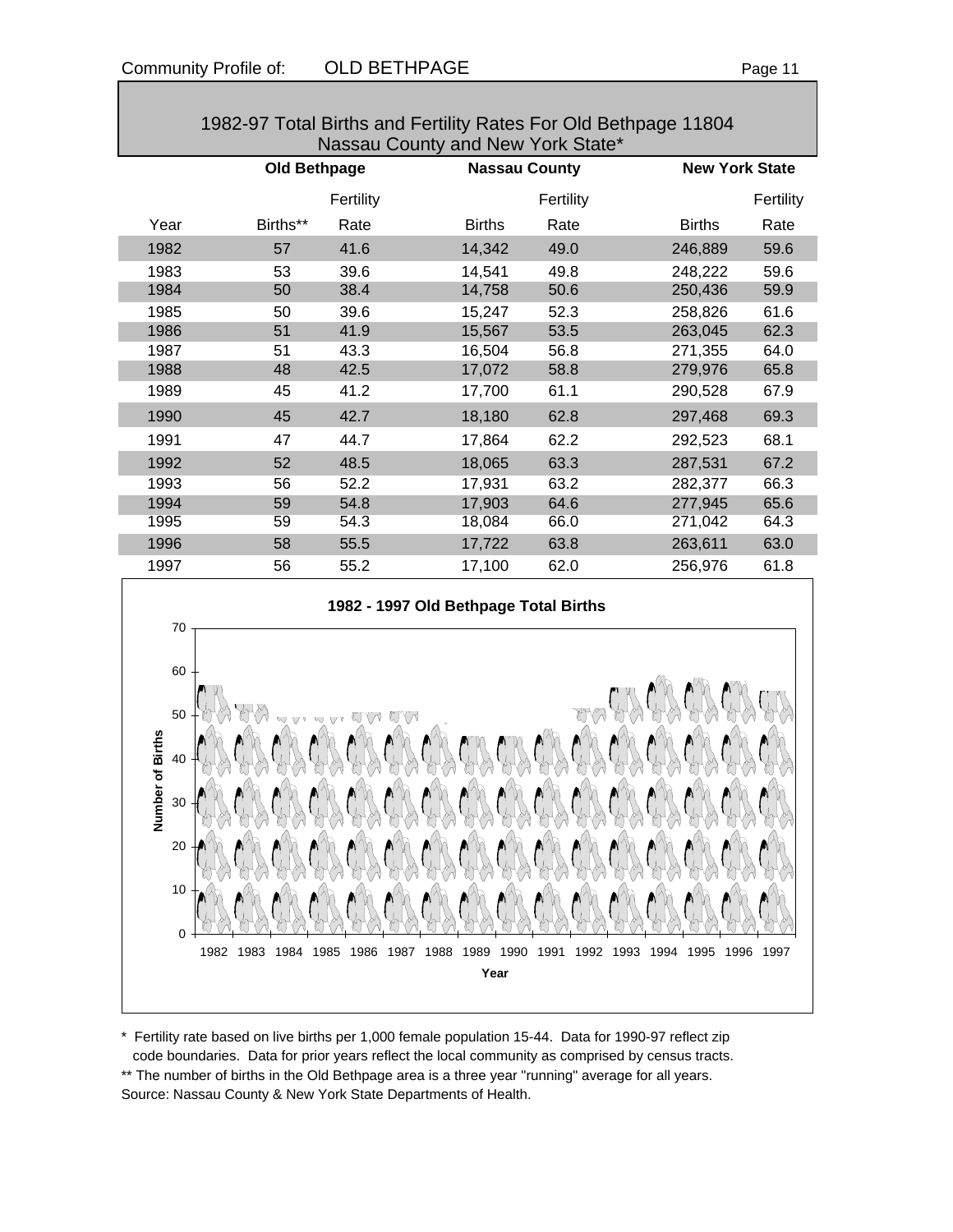| 1984-97 Births To Teen Mothers and Fertility Rates          |
|-------------------------------------------------------------|
| For Old Bethpage 11804*, Nassau County and New York State** |

|      | <b>Old Bethpage</b> |           |               | <b>Nassau County</b> |               | <b>New York State</b> |  |
|------|---------------------|-----------|---------------|----------------------|---------------|-----------------------|--|
|      | Teen                | Fertility |               | Fertility            |               | Fertility             |  |
| Year | <b>Births</b>       | Rate      | <b>Births</b> | Rate                 | <b>Births</b> | Rate                  |  |
| 1984 |                     | 4.0       | 668           | 12.2                 | 25,658        | 35.7                  |  |
| 1985 | 1                   | 4.3       | 711           | 13.4                 | 25,470        | 36.4                  |  |
| 1986 | 1                   | 3.1       | 685           | 13.4                 | 25,134        | 37.0                  |  |
| 1987 | 1                   | 3.4       | 677           | 13.8                 | 25,080        | 38.0                  |  |
| 1988 | 1                   | 3.7       | 663           | 14.1                 | 25,861        | 40.3                  |  |
| 1989 | 1                   | 6.2       | 679           | 15.0                 | 26,593        | 42.7                  |  |
| 1990 | 1                   | 6.9       | 674           | 15.6                 | 26,553        | 44.0                  |  |
| 1991 | 1                   | 7.2       | 672           | 16.0                 | 26,216        | 44.1                  |  |
| 1992 | 1                   | 6.9       | 629           | 15.1                 | 25,330        | 43.4                  |  |
| 1993 | 1                   | 6.4       | 700           | 18.4                 | 25,515        | 44.3                  |  |
| 1994 | 1                   | 3.9       | 682           | 18.2                 | 25,852        | 45.3                  |  |
| 1995 | 0                   | 1.9       | 668           | 18.0                 | 24,805        | 43.6                  |  |
| 1996 | $\overline{0}$      | 0.0       | 637           | 15.8                 | 23,864        | 41.8                  |  |
| 1997 | 0                   | 0.0       | 561           | 13.9                 | 22,185        | 38.5                  |  |

\*\*\* In some of the years above, a teen fertility rate is greater than 0 when teen births are 0. This is possible because teen births are presented as a 3 year average and the actual teen birth number is between 0 and .5



\* The number of birth to teen mothers in the Old Bethpage area is a three year "running" average for all years.

\*\* Fertility rate based on live births per 1,000 female population 15-19. Data for 1990-97 reflect zip code boundaries. Data for prior years reflect the local community as comprised by census tracts. Source: Nassau County & New York State Departments of Health.